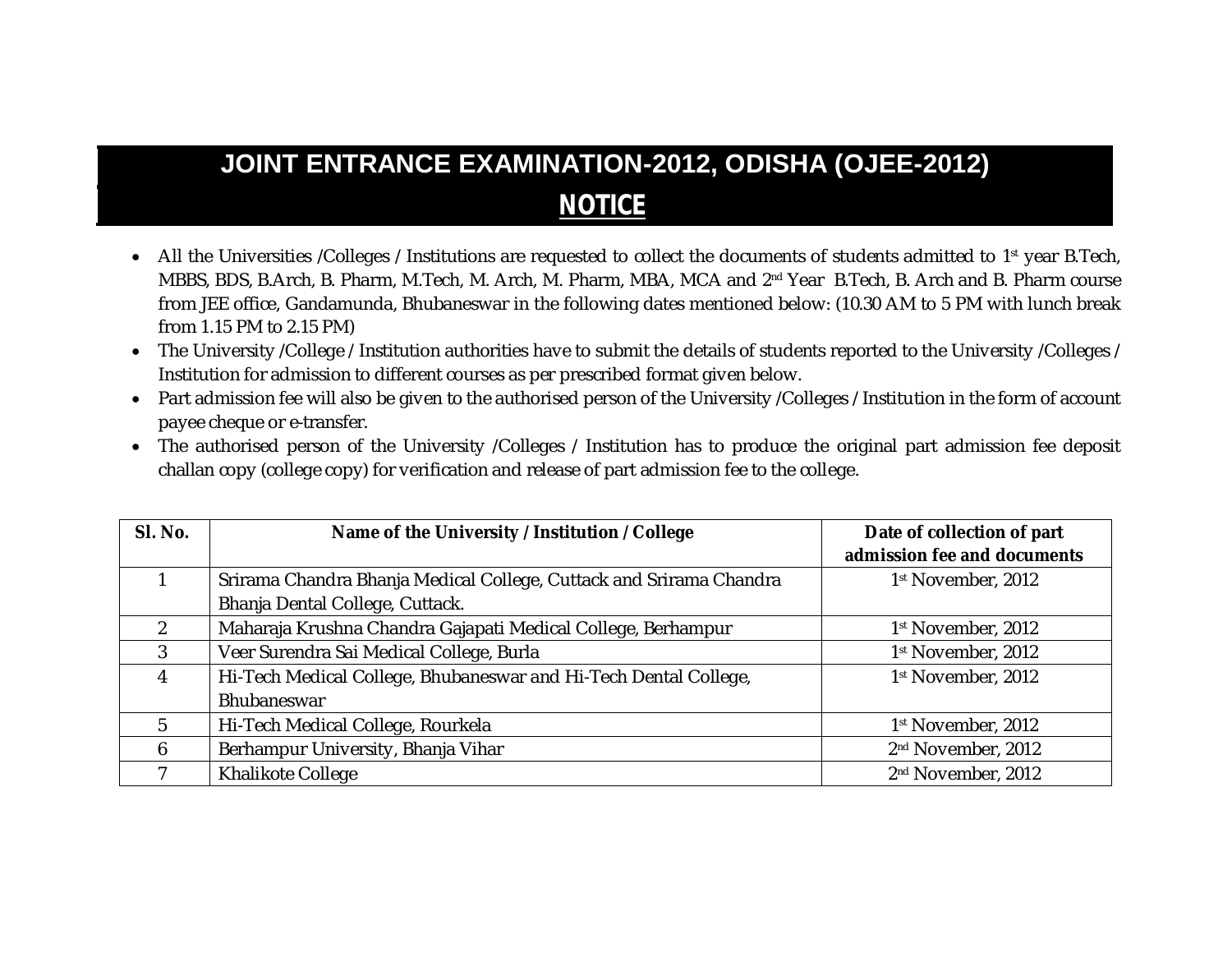| 8  | Centre for IT Education                                    | 2 <sup>nd</sup> November, 2012 |
|----|------------------------------------------------------------|--------------------------------|
| 9  | Trident Academy of Technology, Bhubaneswar                 | 2 <sup>nd</sup> November, 2012 |
| 10 | <b>Trident Academy of Creative Technology</b>              | 2 <sup>nd</sup> November, 2012 |
| 11 | Vivekananda Institute of Technology, Bhubaneswar           | 2 <sup>nd</sup> November, 2012 |
| 12 | Raajdhani Engineering College, Bhubaneswar                 | 2 <sup>nd</sup> November, 2012 |
| 13 | College of Engineering, Bhubaneswar                        | 2 <sup>nd</sup> November, 2012 |
| 14 | Koustuva Institute of Self Domain for Women, Bhubaneswar   | 2 <sup>nd</sup> November, 2012 |
| 15 | Koustav Institute of Technology, Bhubaneswar               | 2 <sup>nd</sup> November, 2012 |
| 16 | College of Pharmaceutical Science, Puri                    | 2 <sup>nd</sup> November, 2012 |
| 17 | Dhenkanal Autonomous College                               | 3rd November, 2012             |
| 18 | <b>Fakirmohan University</b>                               | 3rd November, 2012             |
| 19 | Synergy Institute of Engineering and Technology, Dhenkanal | 3rd November, 2012             |
| 20 | Synergy Institute of Technology, Bhubaneswar               | 3rd November, 2012             |
| 21 | NM Institute of Engineering and Technology, Bhubaneswar    | 3rd November, 2012             |
| 17 | Adarsha College of Engineering, Angul                      | 3rd November, 2012             |
| 18 | National Institute of Science and Technology, Berhampur    | 3rd November, 2012             |
| 19 | Kruttika Institute of Technical Education, Bhubaneswar     | 3rd November, 2012             |
| 20 | Apex Institute of Technology & Management, Bhubaneswar     | 3rd November, 2012             |
| 21 | Aryan Institute of Engineering & Technology, Bhubaneswar   | 3rd November, 2012             |
| 22 | Balasore College of Engineering & Technology, Balasore     | 3rd November, 2012             |
| 23 | College of Pharmaceutical Sciences, Berhampur, Mohuda      | 3rd November, 2012             |
| 24 | Gangadhar Meher College                                    | 4th November, 2012             |
| 25 | Institute of Management & Information Technology           | 4th November, 2012             |
| 26 | Bhadrak Institute of Engineering & Technology, Bhadrak     | 4 <sup>th</sup> November, 2012 |
| 27 | C. V. Raman College of Engineering, Bhubaneswar            | 4th November, 2012             |
| 28 | CV Raman Computer Academy                                  | 4th November, 2012             |
| 29 | Bhubaneswar College of Engineering, Khajuria, Khurda       | 4 <sup>th</sup> November, 2012 |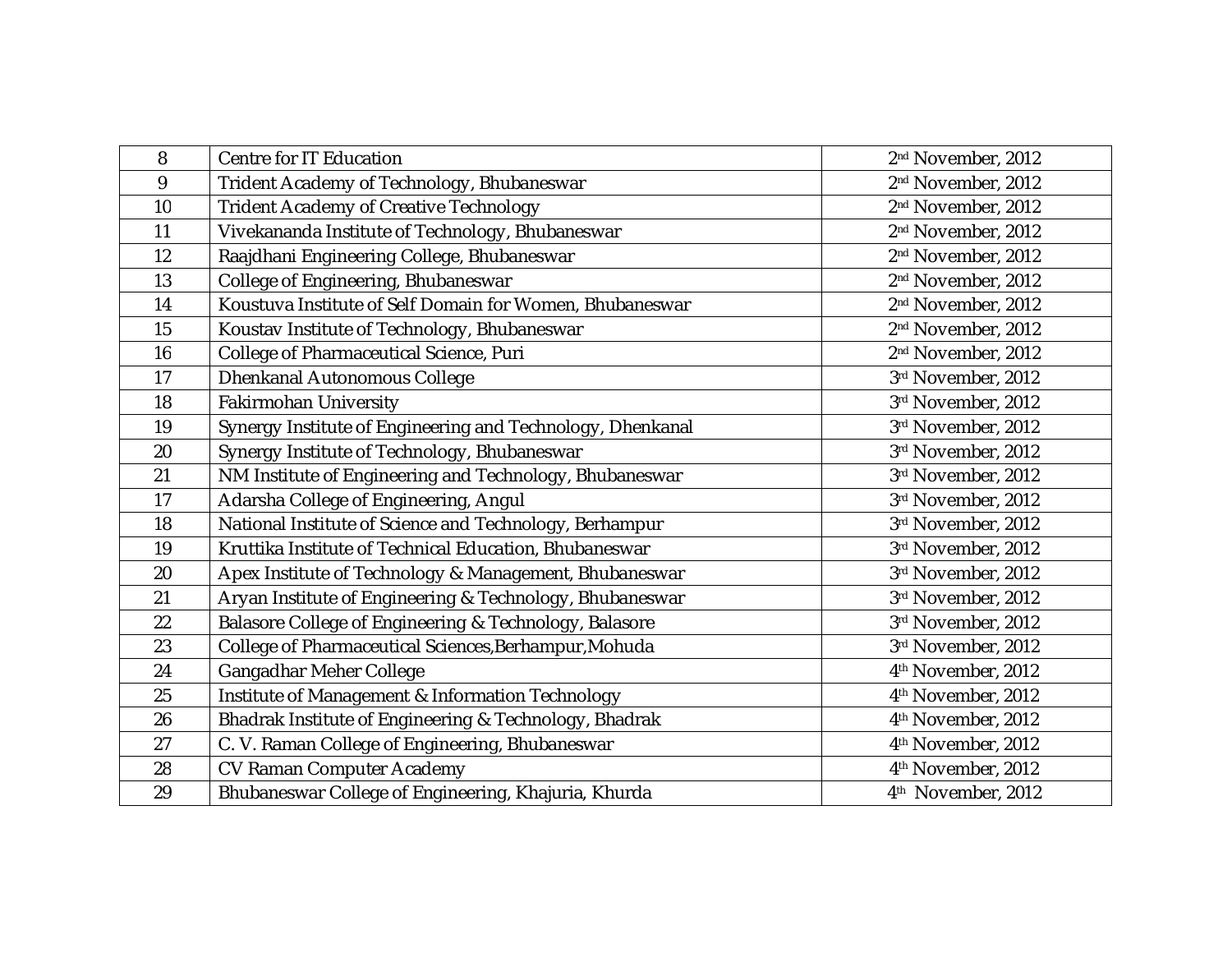| 30 | Bhubaneswar Engineering College, Bhubaneswar                            | 4 <sup>th</sup> November, 2012 |
|----|-------------------------------------------------------------------------|--------------------------------|
| 31 | Bhubaneswar Institute of Industrial Technology, Bhubaneswar             | 4 <sup>th</sup> November, 2012 |
| 32 | Bhubaneswar Institute of Technology, Bhubaneswar                        | 4 <sup>th</sup> November, 2012 |
| 33 | Dadhichi College of Pharmacy, Cuttack                                   | 4 <sup>th</sup> November, 2012 |
| 34 | Madhusudan Institute of Co-operative Management                         | 5 <sup>th</sup> November, 2012 |
| 35 | MPC (Auto) College                                                      | 5 <sup>th</sup> November, 2012 |
| 36 | Dhaneswar Rath Institute of Engineering and Management Studies, Cuttack | 5 <sup>th</sup> November, 2012 |
| 37 | Black Diamond College of Engineering and Technology, Jharsuguda         | 5 <sup>th</sup> November, 2012 |
| 38 | BRM International Institute of Technology, Bhubaneswar                  | 5 <sup>th</sup> November, 2012 |
| 39 | BRM Institute of Management & Information Technology                    | 5 <sup>th</sup> November, 2012 |
| 40 | Capital Engineering College, Bhubaneswar                                | 5 <sup>th</sup> November, 2012 |
| 41 | Eastern Academy of Science and Technology, Phulnakhara                  | 5 <sup>th</sup> November, 2012 |
| 42 | Einstein Academy of Technology and Management, Bhubaneswar              | 5 <sup>th</sup> November, 2012 |
| 43 | Eklavya College of Technology and Science, Bhubaneswar                  | 5 <sup>th</sup> November, 2012 |
| 44 | Silicon Institute of Technology, Bhubaneswar                            | 5 <sup>th</sup> November, 2012 |
| 45 | Silicon Institute of Technology, Sambalpur                              | 5 <sup>th</sup> November, 2012 |
| 46 | Gayatri College of Pharmacy, Sambalpur                                  | 5 <sup>th</sup> November, 2012 |
| 47 | North Orissa University                                                 | 6 <sup>th</sup> November, 2012 |
| 48 | <b>SCS Autonomous College</b>                                           | 6 <sup>th</sup> November, 2012 |
| 49 | Utkal University, Vani Vihar                                            | 6 <sup>th</sup> November, 2012 |
| 50 | Gandhi Institute of Science and Technology, Raygada                     | 6 <sup>th</sup> November, 2012 |
| 51 | Gandhi Institute of Technology And Management, Bhubaneswar              | 6 <sup>th</sup> November, 2012 |
| 52 | Gopal Krushna College of Engineering and Technology, Jeypore            | 6 <sup>th</sup> November, 2012 |
| 53 | Gurukul College of Engineering for Women, Bhubaneswar                   | 6 <sup>th</sup> November, 2012 |
| 54 | Gurukul Institute of Technology, Bhubneswar                             | 6 <sup>th</sup> November, 2012 |
| 55 | Ghanashyama Hemalata Institute of Technology and Management,            | 6 <sup>th</sup> November, 2012 |
| 56 | Academy of Business Administration                                      | 6 <sup>th</sup> November, 2012 |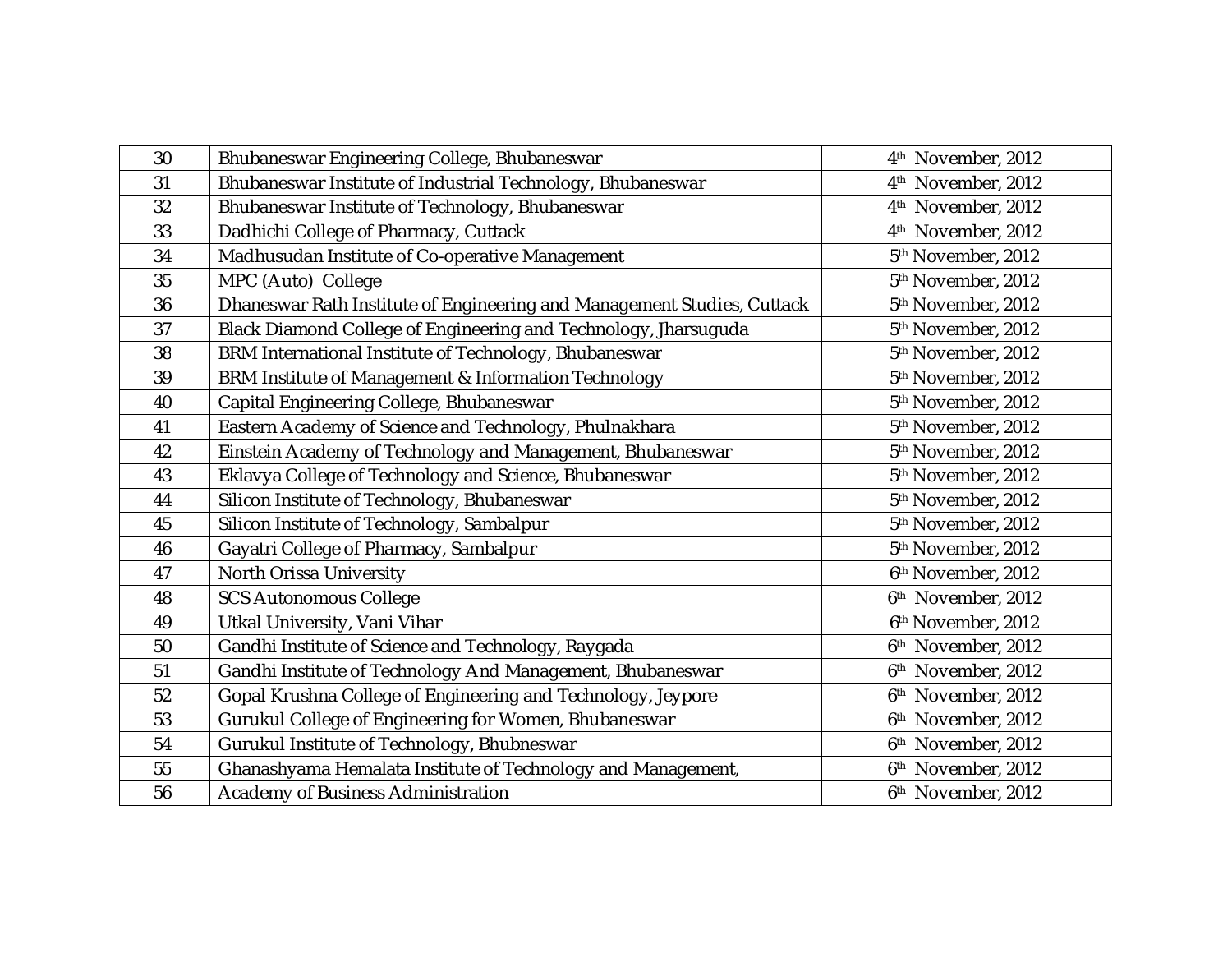| 57 | Academy of Management & Information Technology                | 6 <sup>th</sup> November, 2012 |
|----|---------------------------------------------------------------|--------------------------------|
| 58 | Gayatri Institute of Science and Technology(GIST), Gunupur    | 6 <sup>th</sup> November, 2012 |
| 59 | Astha School of Management                                    | 7th November, 2012             |
| 60 | Barabati Institute of Management Studies                      | 7th November, 2012             |
| 61 | Bhubaneswar Institute of Management & Information Technology  | 7th November, 2012             |
| 62 | Biju Patnaik Institute of Information Technology & Management | 7 <sup>th</sup> November, 2012 |
| 63 | Gandhi Engineering College, Bhubaneswar                       | 7 <sup>th</sup> November, 2012 |
| 64 | Gandhi Institute for Education and Technology, Bhubaneswar    | 7 <sup>th</sup> November, 2012 |
| 65 | Gandhi Institute for Technological Advancement, Bhubaneswar   | 7 <sup>th</sup> November, 2012 |
| 66 | Gandhi Institute of Industrial Technology, Berhampur          | 7th November, 2012             |
| 67 | Capital Institute of Management and Science                   | 7 <sup>th</sup> November, 2012 |
| 68 | Centre for Management Studies, Orissa Engineering College     | 8 <sup>th</sup> November, 2012 |
| 69 | Dr. Ambedkar Memorial Institute of Information Technology     | 8 <sup>th</sup> November, 2012 |
| 70 | Gandhi Institute of Advanced Computer & Research              | 8 <sup>th</sup> November, 2012 |
| 71 | Gandhi Institute of Management Studies                        | 8 <sup>th</sup> November, 2012 |
| 72 | HI-Tech College of Engineering, Bhubaneswar                   | 8 <sup>th</sup> November, 2012 |
| 73 | Hi-Tech Institute of Technology, Bhubaneswar                  | 8 <sup>th</sup> November, 2012 |
| 74 | Indic Institute of Design and Research, Bhubaneswar           | 8 <sup>th</sup> November, 2012 |
| 75 | Indotech College of Engineering, Bhubaneswar                  | 8 <sup>th</sup> November, 2012 |
| 76 | Indus College of Engineering, Bhubaneswar                     | 8 <sup>th</sup> November, 2012 |
| 77 | Institute of Advanced Computer and Research, Raygada          | 8 <sup>th</sup> November, 2012 |
| 78 | Jagannath Institute of Engineering and Technology, Cuttack    | 8 <sup>th</sup> November, 2012 |
| 79 | Kalam Institute of Technology, Berhampur                      | 8 <sup>th</sup> November, 2012 |
| 80 | HI-Tech College of Pharmacy, Bhubaneswar                      | 8 <sup>th</sup> November, 2012 |
| 81 | Gayatri College of Management                                 | 9th November, 2012             |
| 82 | Gayatri Institute of Computer & Management Studies            | 9th November, 2012             |
| 83 | Global Institute of Management                                | 9th November, 2012             |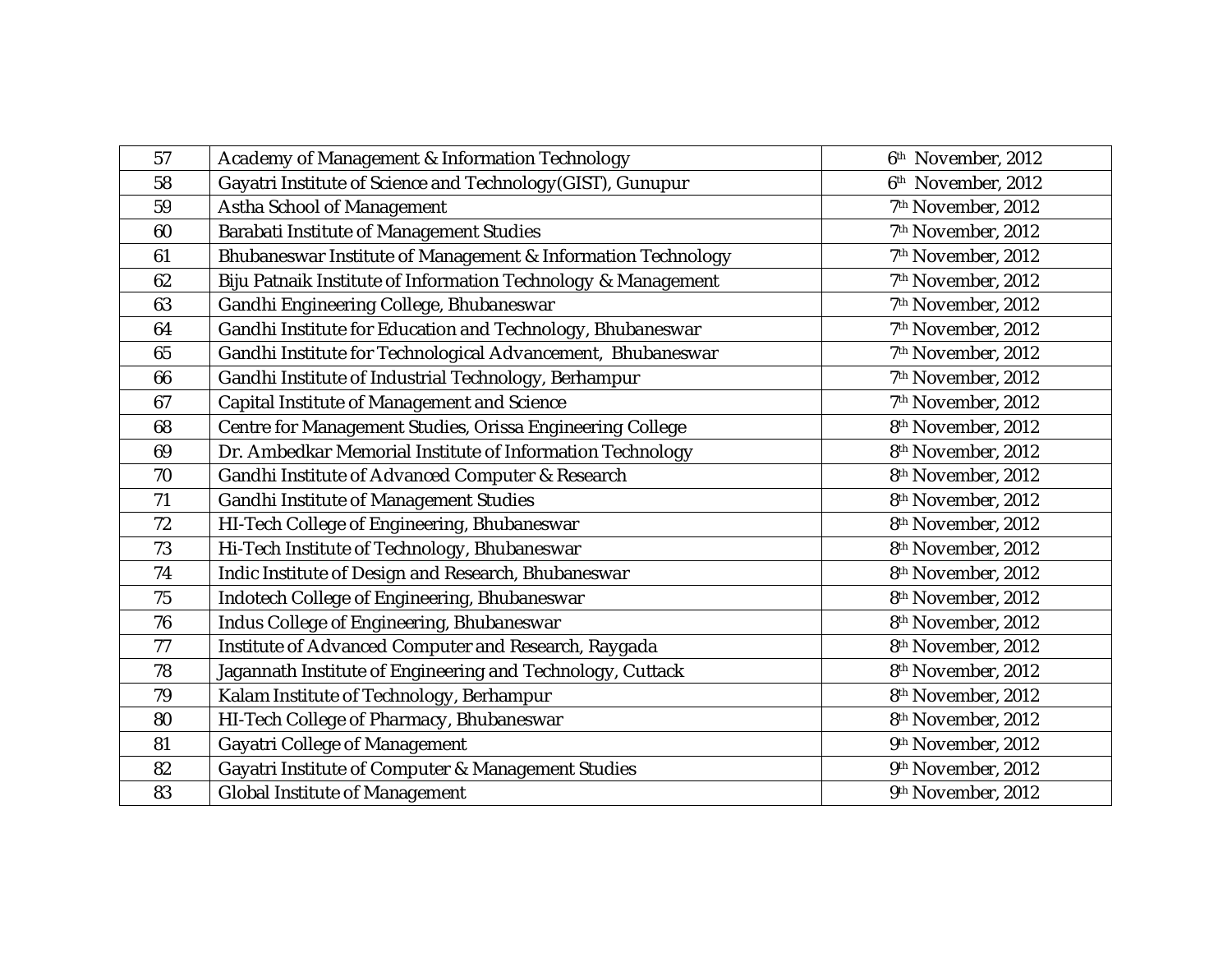| 84  | <b>IIPM School of Management</b>                                   | 9th November, 2012  |
|-----|--------------------------------------------------------------------|---------------------|
| 85  | KMBB College of Engineering and Technology, Khurda                 | 9th November, 2012  |
| 86  | Gandhi Institute for Technology, Bhubaneswar                       | 9th November, 2012  |
| 87  | Konark Institute of Science and Technology, Bhubaneswar            | 9th November, 2012  |
| 88  | Krupajala Engineering College, Bhubaneswar                         | 9th November, 2012  |
| 89  | Krupajal Management Studies                                        | 9th November, 2012  |
| 90  | Krupajal Computer Academy                                          | 9th November, 2012  |
| 91  | Modern Engineering and Management Studies, Balasore                | 9th November, 2012  |
| 92  | Modern Institute of Technology and Management, Bhubaneswar         | 9th November, 2012  |
| 93  | Nigam Institute of Engineering and Technology, Cuttack             | 9th November, 2012  |
| 94  | Oxford College of Engineering and Management, Bhubaneswar          | 9th November, 2012  |
| 95  | Maharaja Institute of Technology, Bhubaneswar                      | 9th November, 2012  |
| 96  | Mahavir Institute of Engineering and Technology, Bhubaneswar       | 9th November, 2012  |
| 97  | Majhighariani Institute of Technology and Science, Raygada         | 9th November, 2012  |
| 98  | IMT Pharmacy College, Puri                                         | 9th November, 2012  |
| 99  | Institute of Professional Studies and Research                     | 10th November, 2012 |
| 100 | Kushagra Institute of Information and Management Science           | 10th November, 2012 |
| 101 | NIIS Institute of Business Administration                          | 10th November, 2012 |
| 102 | NIIST International Institute of Management                        | 10th November, 2012 |
| 103 | Nalanda Institute of Technology, Bhubaneswar                       | 10th November, 2012 |
| 104 | Padmashree Krutartha Acharya College of Engineering, Bargarh       | 10th November, 2012 |
| 105 | Orissa Engineering College, Bhubaneswar                            | 10th November, 2012 |
| 106 | Purushottam Institute of Engineering and Technology, Rourkela      | 10th November, 2012 |
| 107 | Radha Krishna Institute of Engineering and Technology, Bhubaneswar | 10th November, 2012 |
| 108 | Rahul Institute of Engineering and Technology, Berhampur           | 10th November, 2012 |
| 109 | Rayagada Institute of Technology and Management, Rayagada          | 10th November, 2012 |
| 110 | Indira Gandhi Institute of Pharmaceutical Science, Bhubaneswar     | 10th November, 2012 |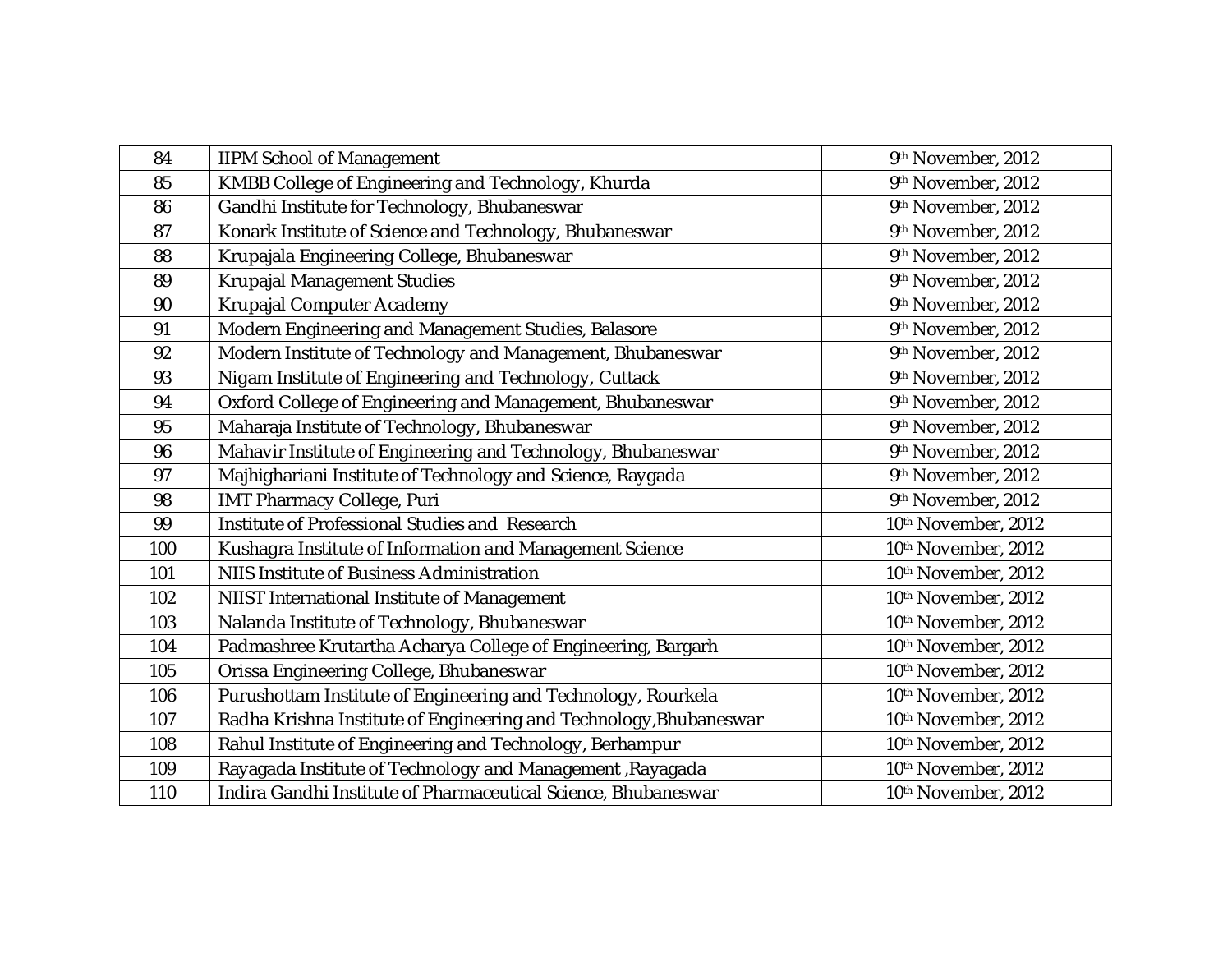| 111 | PJ College of Management & Technology                                    | 11 <sup>th</sup> November, 2012 |
|-----|--------------------------------------------------------------------------|---------------------------------|
| 112 | Rajdhani College of Engineering and Management                           | 11 <sup>th</sup> November, 2012 |
| 113 | Regional College of Management                                           | 11 <sup>th</sup> November, 2012 |
| 114 | RJ School of Management Studies                                          | 11 <sup>th</sup> November, 2012 |
| 115 | Sanjaya Memorial Institute of Technology, Berhampur                      | 11 <sup>th</sup> November, 2012 |
| 116 | Shibani Institute of Technical Education, Bhubaneswar                    | 11 <sup>th</sup> November, 2012 |
| 117 | Samanta Chandra Sekhar Institute of Technology and Management            | 11 <sup>th</sup> November, 2012 |
| 118 | Padmanava College of Engineering, Rourkela                               | 11 <sup>th</sup> November, 2012 |
| 119 | Satyasai Engineering College, Balasore                                   | 11 <sup>th</sup> November, 2012 |
| 120 | Roland Institute of Technology, Berhampur                                | 11 <sup>th</sup> November, 2012 |
| 121 | Seemanta Engineering College, Jharpokharia                               | 11 <sup>th</sup> November, 2012 |
| 122 | Institute of Pharmacy & Technology, Salipur                              | 11 <sup>th</sup> November, 2012 |
| 123 | Rourkela Institute of Management Studies                                 | 12 <sup>th</sup> November, 2012 |
| 124 | Rourkela Institute of Technology, Kalunga                                | 12th November, 2012             |
| 125 | S.M.Institute of Technology, Post Graduate Centre for Management Studies | 12th November, 2012             |
| 126 | Saraswat Institute of Management                                         | 12 <sup>th</sup> November, 2012 |
| 127 | Sophitorium Engineering College, Bhubaneswar                             | 12 <sup>th</sup> November, 2012 |
| 128 | Spintronic Technology and Advance Research, Bhubaneswar                  | 12th November, 2012             |
| 129 | Srinix College of Engineering, Balasore                                  | 12th November, 2012             |
| 130 | Subas Institute of Technology, Bhubaneswar                               | 12th November, 2012             |
| 131 | Suddhananda Engineering and Research Centre, Bhubaneswar                 | 12th November, 2012             |
| 132 | Sundargarh Engineering College, Sundargarh                               | 12th November, 2012             |
| 133 | Vedang Institute of Technology, Bhubaneswar                              | 12th November, 2012             |
| 134 | Jeypore College of Pharmacy, Jeypore                                     | 12 <sup>th</sup> November, 2012 |
| 135 | Satyananda Institute of Management & Information Technology              | 13th November, 2012             |
| 136 | Srusti Academy of Management                                             | 13th November, 2012             |
| 137 | Suddhananda School of Management & Computer Science                      | 13th November, 2012             |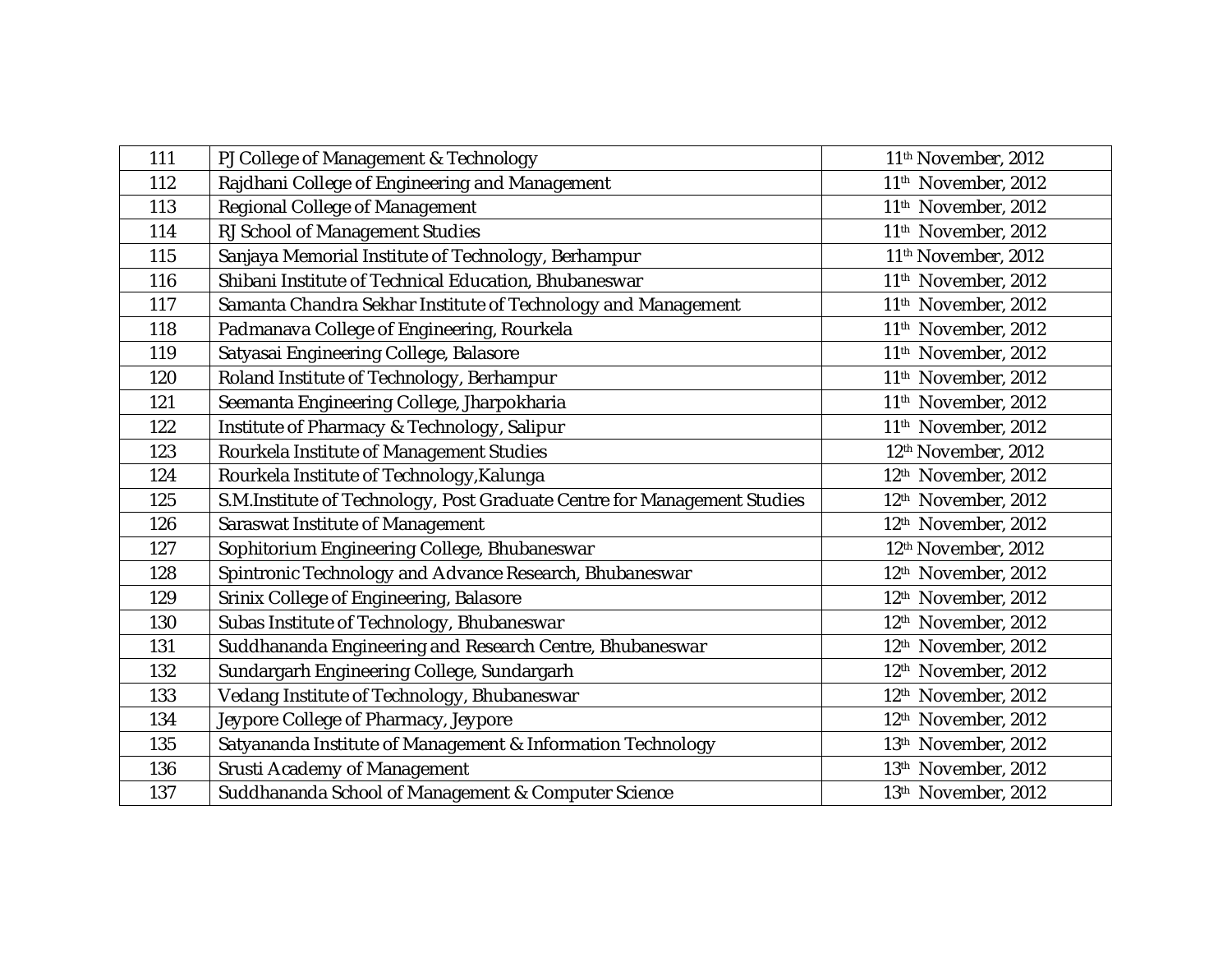| 138 | United School of Business Management                                 | 13th November, 2012             |
|-----|----------------------------------------------------------------------|---------------------------------|
| 139 | Vijayanjali Institute of Technology, Balasore                        | 13 <sup>th</sup> November, 2012 |
| 140 | Vikash College of Engineering for Women, Bargarh                     | 13 <sup>th</sup> November, 2012 |
| 141 | Gandhi Institute of Engineering and Technology, Gunupur              | 13th November, 2012             |
| 142 | Gandhi Academy of Technology and Engineering, Berhampur              | 13th November, 2012             |
| 143 | TempleCity Institute of Technology and Engineering, Bhubaneswar      | 13th November, 2012             |
| 144 | The Techno School, Bhubaneswar                                       | 13th November, 2012             |
| 145 | VITS Engineering College, Bhubaneswar                                | 13th November, 2012             |
| 146 | Xavier Institute of Technology, Bhubaneswar                          | 13th November, 2012             |
| 147 | Kanak Manjari Institute of Pharmaceutical Sciences, Rourkela         | 14th November, 2012             |
| 148 | Gandhi Institute of Computer Studies                                 | 14th November, 2012             |
| 149 | Indian Institute of Science & Information Technology                 | 14th November, 2012             |
| 150 | Ajay Binay Institute of Technology, Cuttack                          | 14th November, 2012             |
| 151 | Vignan Institute of Technology and Management, Berhampur             | 14th November, 2012             |
| 152 | Central Institute of Plastic Engineering and Technology, Bhubaneswar | 14th November, 2012             |
| 153 | College of Engineering and Technology, Bhubaneswar                   | 14th November, 2012             |
| 154 | Government Engineering College, Kalahandi, Bhawanipatna              | 14th November, 2012             |
| 155 | Indira Gandhi Institute of Technology, Sarang                        | 14th November, 2012             |
| 156 | Roland Institute of Pharmaceutical Sciences, Berhampur               | 15th November, 2012             |
| 157 | Royal College of Pharmacy & Health Science, Berhampur                | 15th November, 2012             |
| 158 | Seemanta Institute of Pharmaceutical Sciences, Jharpokharia          | 15th November, 2012             |
| 159 | Sri Jayadev College of Pharmaceutical Sciences, Bhubaneswar          | 15 <sup>th</sup> November, 2012 |
| 160 | The Pharmaceutical College, Barpali                                  | 15th November, 2012             |
| 161 | International Institute of Engineering Technology, Bhubaneswar       | 15 <sup>th</sup> November, 2012 |
| 162 | Orissa School of Mining Engineering, keonjhar                        | 15th November, 2012             |
| 163 | Parala Maharaja Engineering College, Berhampur                       | 15th November, 2012             |
| 164 | Veer Surendra Sai University of Technology, Burla                    | 15th November, 2012             |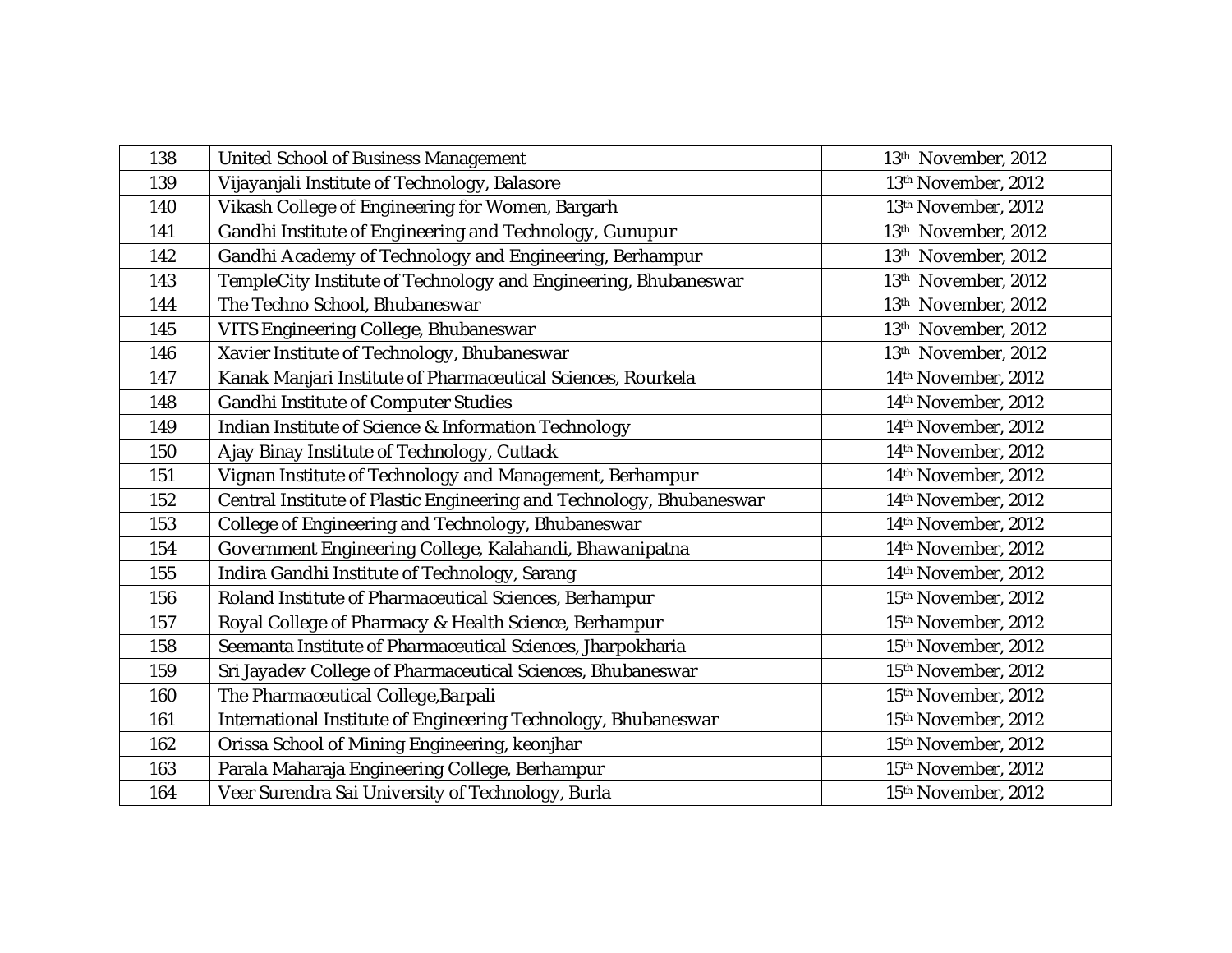#### INSTITUTE / COLLEGE LETTER HEAD (in duplicate)

**No. Date**

### **Collection of documents and transfer of part admission fee Sheet for (Stream\*)..............**

| SI. No. | OJEE -2012 /<br><b>AIEE Roll No</b> | <b>Candidate's Name</b> | Branch/<br>Specialisation<br>allotted | admission<br>Part<br>fee (Rs. 16,000/-) | *Original<br>Challan<br><b>Bank</b><br>(College<br>Copy)<br>and<br><b>Computer generated slip</b> |
|---------|-------------------------------------|-------------------------|---------------------------------------|-----------------------------------------|---------------------------------------------------------------------------------------------------|
|         |                                     |                         |                                       |                                         |                                                                                                   |
|         |                                     |                         |                                       |                                         |                                                                                                   |
|         |                                     |                         |                                       |                                         |                                                                                                   |
|         |                                     |                         |                                       |                                         |                                                                                                   |
|         |                                     |                         |                                       |                                         |                                                                                                   |
|         |                                     |                         |                                       |                                         |                                                                                                   |
|         |                                     |                         |                                       |                                         |                                                                                                   |
|         |                                     |                         |                                       |                                         |                                                                                                   |
|         |                                     |                         |                                       |                                         |                                                                                                   |
|         |                                     |                         |                                       |                                         |                                                                                                   |
|         |                                     |                         |                                       |                                         |                                                                                                   |
|         |                                     |                         |                                       |                                         |                                                                                                   |
|         |                                     |                         |                                       |                                         |                                                                                                   |
|         |                                     |                         |                                       |                                         |                                                                                                   |
|         |                                     |                         |                                       |                                         |                                                                                                   |
|         |                                     |                         |                                       |                                         |                                                                                                   |
|         |                                     |                         |                                       |                                         |                                                                                                   |
|         |                                     |                         |                                       |                                         |                                                                                                   |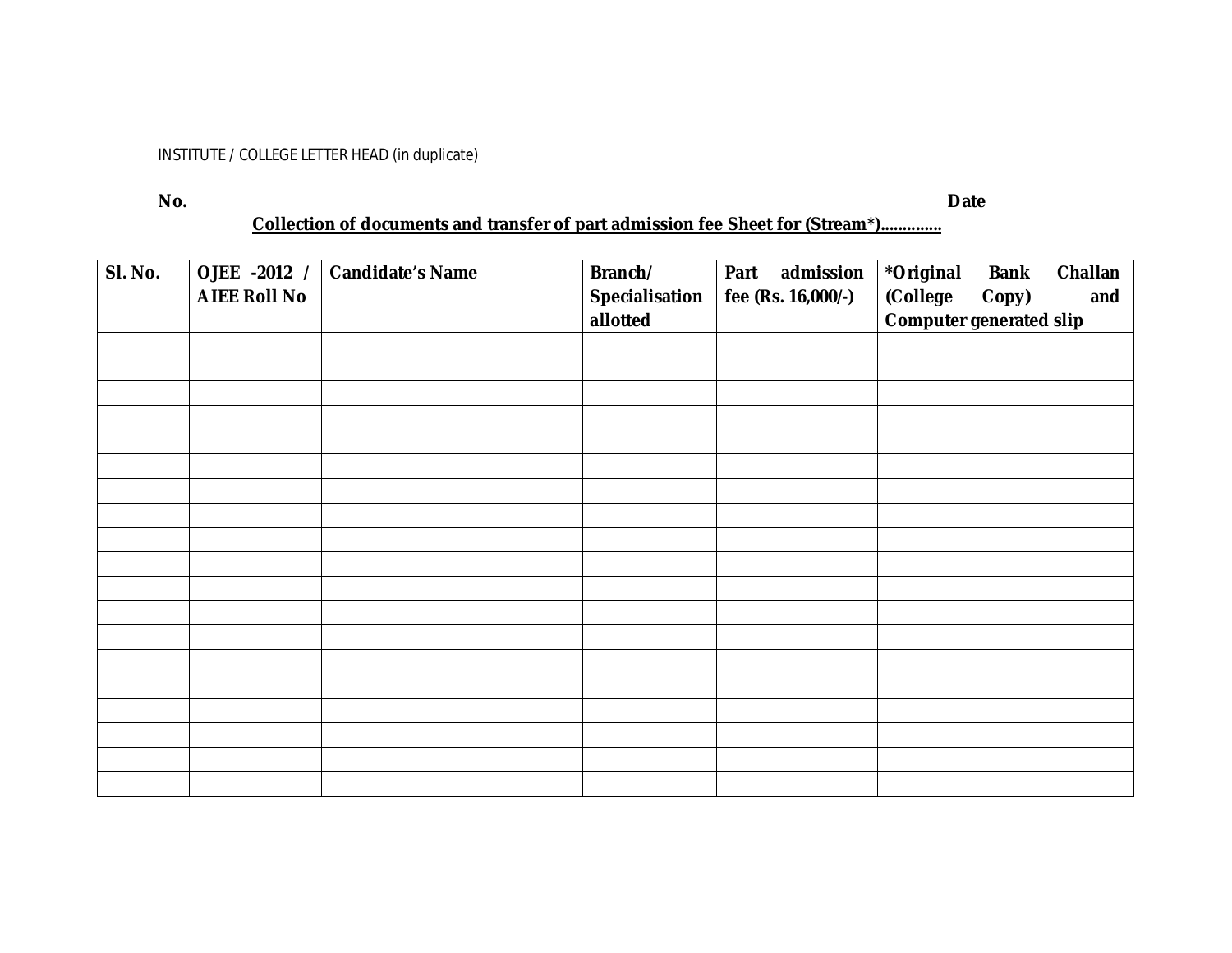**\* Original bank challan (Sample copy enclosed) to be deposited to OJEE-2012 for claiming part admission fee.** 

**Total no of candidates allotted by OJEE-2012:**

**Total No. of candidates reported to your college:**

**1) Authorised person to collect the documents Name: Telephone No.:**

**Designation:**

**Signature:**

**Signature is attested**

**2) Bank details for e-transfer of part admission fee**

**Bank Name: Branch: Branch:** 

**Account Number:**

**IFSC code:**

#### **DIRECTOR /PRINCIPAL**

**\*Use multiple pages if space is not sufficient and separate pages for each branch/ specialisation.**